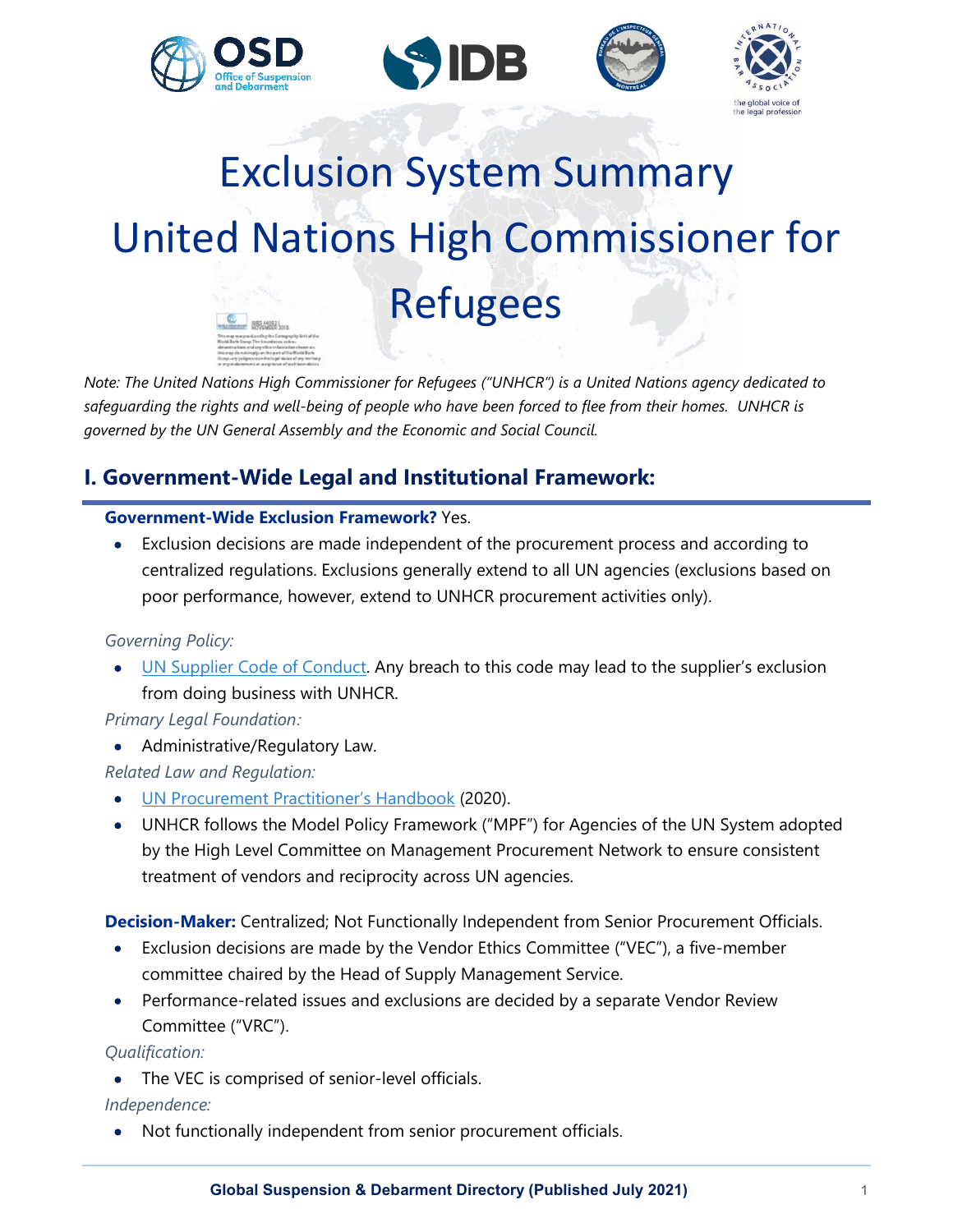# **II. Functioning and Enforcement of the Government-Wide Exclusion System:**

#### **General Provisions:**

*Type of Procedures:* Administrative.

*Decision Deadline:* No stated deadline for decision-maker to make a final determination. *Provisional Exclusions:* Yes. A precautionary suspension may be imposed upon request of the party who submitted the case or on the VEC's own initiative.

#### **Commencement of Proceedings:** Ability to Initiate an Exclusion Proceeding.

- The VEC cannot initiate an exclusion proceeding without a prior referral.
- Non-governmental parties can submit complaints and/or evidence to the UNHCR Office of Inspector General for assessment, investigation, and possible referral to the VEC.

#### **Notice Requirements & Opportunity to be Heard:** Yes & No.

*Notice of Proceedings:*

- Suppliers receive notice of proceedings when the exclusion, including any provisional exclusions or suspensions, becomes effective.
- Notice must contain the grounds for exclusion.
- Decision-maker must make reasoning available to the supplier (not to the public).

#### *Opportunity to be Heard:*

• No. Suppliers are not entitled to present a defense to the VEC before its decision. Suppliers may, however, submit a request to the VEC for reconsideration (see below).

#### **Appellate Review of Exclusion Decisions:** No.

#### **Legal Representation:**

• A supplier **may** be represented by counsel.

#### **Subsequent Modification of Exclusion Decision:** Yes.

- A supplier is entitled, through a request for reconsideration, to seek a modification or early termination of an exclusion after it goes into effect.
- Suppliers are informed of this option when notified of the VEC's exclusion decision, and a reconsideration request can be submitted to the VEC at any time.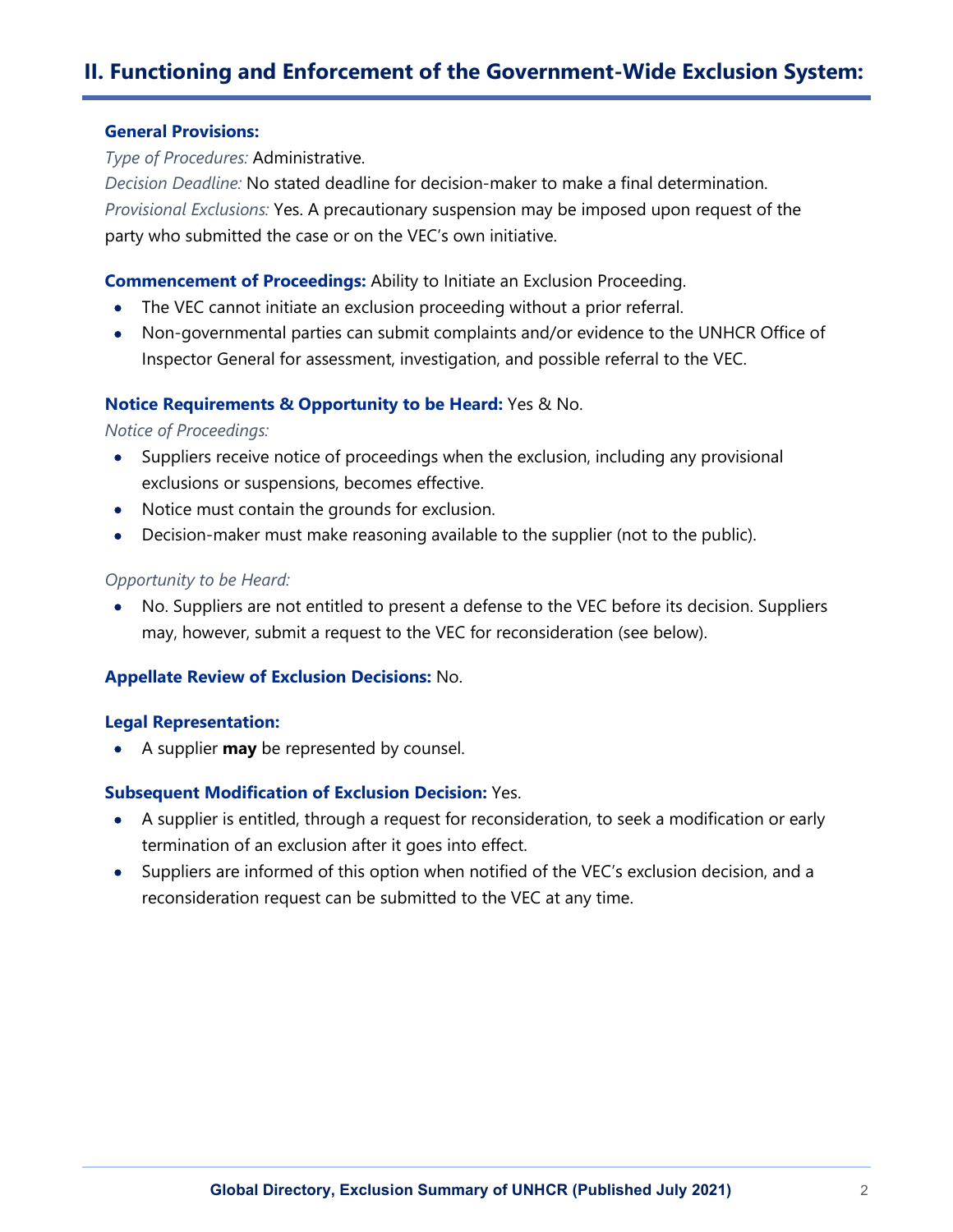#### **Automatic Exclusion:** None.

### **Discretionary Exclusion:** Yes.

Based on the VEC's finding that the supplier breached the UN Supplier Code of Conduct or engaged in one of the following Proscribed Practices:

- Corruption;
- Fraud;
- Collusion and/or infringing competition;
- Coercion or intimidation;
- Obstruction of an investigation;
- Unethical practices.

*A separate committee, the VRC, may suspend a supplier from UNHCR contracts for engaging in:*

• Poor performance, non-performance, and/or failure to perform on public contracts.

*The VEC may not exclude the supplier when there are:*

- Remedial measures:
- Settlement/agreement;
- Government interest.

## **Exclusion based on Bankruptcy and Cross-Debarment:** Discretionary & Automatic.

- UNHCR automatically follows exclusions imposed by other UN agencies and international organizations belonging to the UN system (*e.g.*, the World Bank Group).
- Exclusions imposed by any UN agency, including UNHCR, are added to an Ineligibility List maintained on the UN Global Marketplace website [\(UNGM.org\)](https://www.ungm.org/).

# **IV. Scope and Effect of Government-Wide Exclusion:**

## **Types of Excluded Suppliers:**

• Limited to corporate suppliers.

## **Scope of Exclusion:**

## *Extension to Other Agencies and Organizations:*

- Exclusions imposed by the VEC are added to the UNGM Ineligibility List and prohibit the supplier from contracting with any UN Agency.
- Suspensions imposed by the VRC for performance-related issues are **not** added to the UNGM Ineligibility List and apply only to UNHCR contracts.

## *Effect on Ongoing Contracts:*

- Ongoing contracts are automatically cancelled. However, a contract manager can apply to the VEC for a derogation to allow completion of an ongoing contract.
- Subsequent modifications to ongoing contracts are **not permitted** unless a derogation is granted.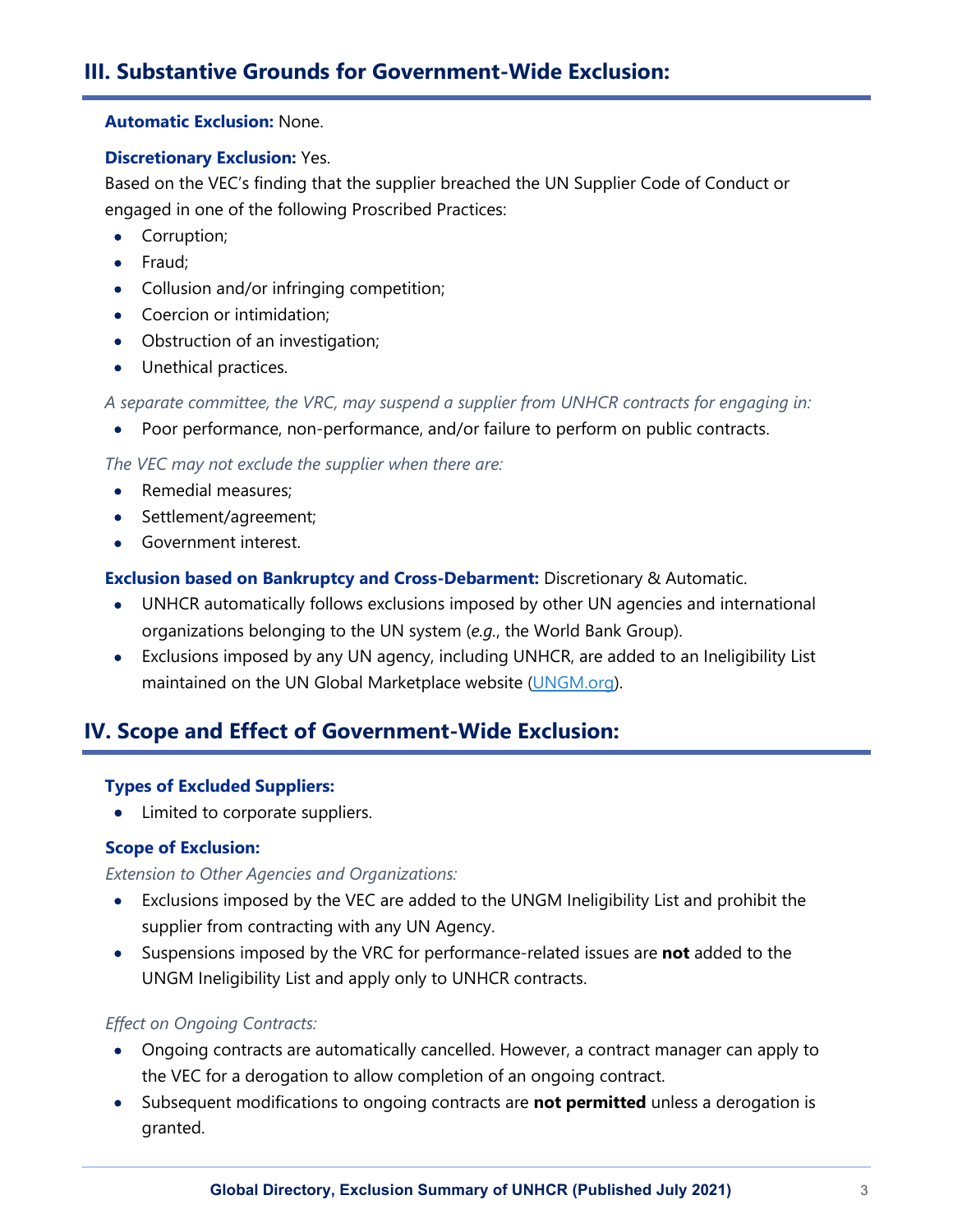## *Effect on Subcontracting:*

• An excluded supplier **cannot** serve as a subcontractor.

### *Tailoring Exclusion:*

• Yes. Exclusion **may** be limited to certain divisions, operating units, or business lines within the company, if the VEC so decides.

## **Effect on Affiliates:**

#### *Corporate Affiliates:*

- The VEC **may** extend an exclusion to a supplier's affiliated companies (controlling, controlled, under common control).
- Affiliated companies **must** be given an opportunity to contest the action.
- Exclusion of a corporate supplier **may** extend to other entities having the same link to a particular individual(s) (*e.g.*, the same owner(s) who established another company to circumvent the exclusion). The VEC would have to review a separate case against the affiliated supplier.

## **Duration of Exclusions:**

#### *Duration Specified in Legal Framework:*

- Exclusions imposed by the VRC for performance-related issues are between one month and three years (not added to the UNGM Ineligibility List).
- All other exclusions are between three and five years (added to the UNGM Ineligibility List).

## *Duration Depends on Applicable Exclusion Ground?*

• No, although the VEC has discretion to impose a sanction based on the severity of the misconduct.

#### *Discretion to Deviate?*

• No. The decision-maker does not have discretion to deviate outside the minimum and maximum durations specified in the legal framework.

#### **Exceptions/Waivers to Exclusions:**

• No. There is not a legal mechanism whereby a contract might still be awarded to an excluded supplier during the period of exclusion.

#### **Other Sanctions:**

• In cases of poor performance only, early termination or suspension of one or more contracts is available.